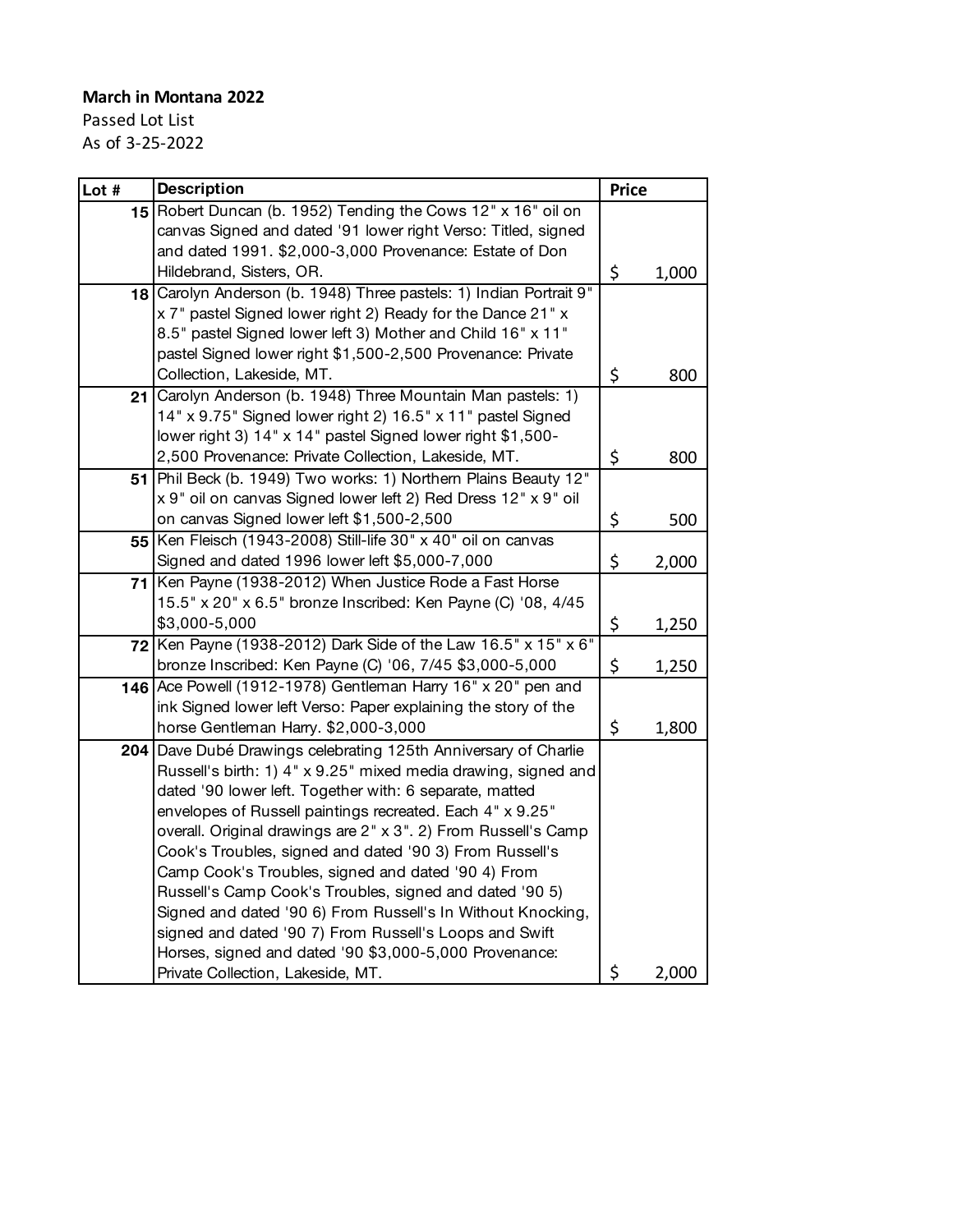|     | 205 Dave Dubé Drawings celebrating 125th Anniversary of Charlie                        |              |
|-----|----------------------------------------------------------------------------------------|--------------|
|     | Russell's birth - 7 separate, matted envelopes of Russell                              |              |
|     | paintings recreated. Each 4" x 9.25" overall. Original drawings                        |              |
|     | are 2" x 3". 1) 125th Anniversary of Birth, March 19, 1989 2)                          |              |
|     | From Russell's Jerked Down, signed and dated '90 3) From                               |              |
|     | Russell's Jerked Down, signed and dated '90 4) From                                    |              |
|     | Russell's When Shadows Hint Death, signed and dated '90 5)                             |              |
|     | From Russell's Hooverizin, signed and dated '90 6) From                                |              |
|     | Russell's Free Trapper, signed and dated '90 7) From                                   |              |
|     | Russell's Bronc to Breakfast, signed and dated '90 \$3,000-                            |              |
|     | 5,000 Provenance: Private Collection, Lakeside, MT.                                    | \$<br>2,000  |
|     | 262 Kim Mackey (b. 1953) The Way 20" x 16" oil on canvas                               |              |
|     | Signed lower left Verso: Titled and signed. \$2,500-3,500                              | \$           |
|     |                                                                                        | 1,000        |
|     | 330 Lyle Tayson, Sr. (1924-2014) Suppertime 18" x 24" oil on                           |              |
|     | board Signed lower left \$2,000-3,000                                                  | \$<br>1,500  |
|     | 346 John Franklin (1925-2010) Taos 18" x 24" oil on board                              |              |
|     | Signed lower right \$2,000-3,000 Provenance: Mr. and Mrs.                              |              |
|     | John K. Goodman, Tucson, AZ. Present owner, by descent.                                | \$<br>1,000  |
|     | 383 Ty Barhaug (b. 1963) Under the Cathedral 21" x 35" oil on                          |              |
|     | board Signed and dated '21 lower right Verso: Titled, signed                           |              |
|     | and dated '21 \$8,000-12,000                                                           | \$<br>6,000  |
| 385 | Tobias Sauer (b. 1981) 24/7 Life 21" x 28" oil on linen panel                          |              |
|     | Signed lower left \$4,000-6,000                                                        | \$<br>2,000  |
| 388 | Jessica Bryant (b. 1977) Cascade Creek, Grand Teton National                           |              |
|     | Park 29" x 21.5" watercolor Signed and dated 2021 lower right                          |              |
|     | \$6,000-8,000                                                                          | \$<br>5,000  |
|     | 391 Brian Bateman (b. 1961) A Vision of Color 36" x 24" oil on                         |              |
|     | linen Signed lower left \$3,000-5,000                                                  | \$<br>2,000  |
| 455 | Navajo Rug 7'11" x 4'. Germantown weaving with orange                                  |              |
|     | banded border and bright, geometric designs. \$7,000-9,000                             | \$<br>6,300  |
|     | 469 Harvey Thomas Dunn (1884-1952) High Country                                        |              |
|     | 36" x 23 1/2" oil on canvas Signed and dated '07 lower right                           |              |
|     | \$40,000-60,000                                                                        | \$<br>35,000 |
|     | 573 Navajo Rug 6'10" x 4'9". Single figure Yei weavings. This style                    |              |
|     | of large, single Yei's were woven along the Santa Fe Railroad                          |              |
|     | between Gallup, NM and Flagstaff, AZ in the early part of the                          |              |
|     | 20th century. The Navajo weavers were very reluctant to put                            |              |
|     | Navajo Deities in their weavings so they put Hopi masks and                            |              |
|     | skirts on these figures. Woven from all Native, silky-smooth,                          |              |
|     | long-staple and special-cleaned Churro sheep wool on a wool                            |              |
|     |                                                                                        |              |
|     | warp. Circa 1915. \$8,000-10,000 Provenance: Brad Watts<br>Collection, Scottsdale, AZ. |              |
|     |                                                                                        | \$<br>4,800  |
| 575 | Navajo Rug 5'1" x 3'3" Teec Nos Pos weaving. Beautifully                               |              |
|     | designed with bright colors and geometric patterns in a zig-                           |              |
|     | zag border with arrow, cross and stepped diamond designs.                              |              |
|     | Circa 1940. \$4,000-6,000                                                              | \$<br>3,500  |
| 626 | Bruce Lawes (b. 1962) Indian Maiden 40" x 32" oil on canvas                            |              |
|     | Signed lower right \$10,000-15,000 Provenance: Private                                 |              |
|     | Collection, Michigan.                                                                  | \$<br>5,000  |